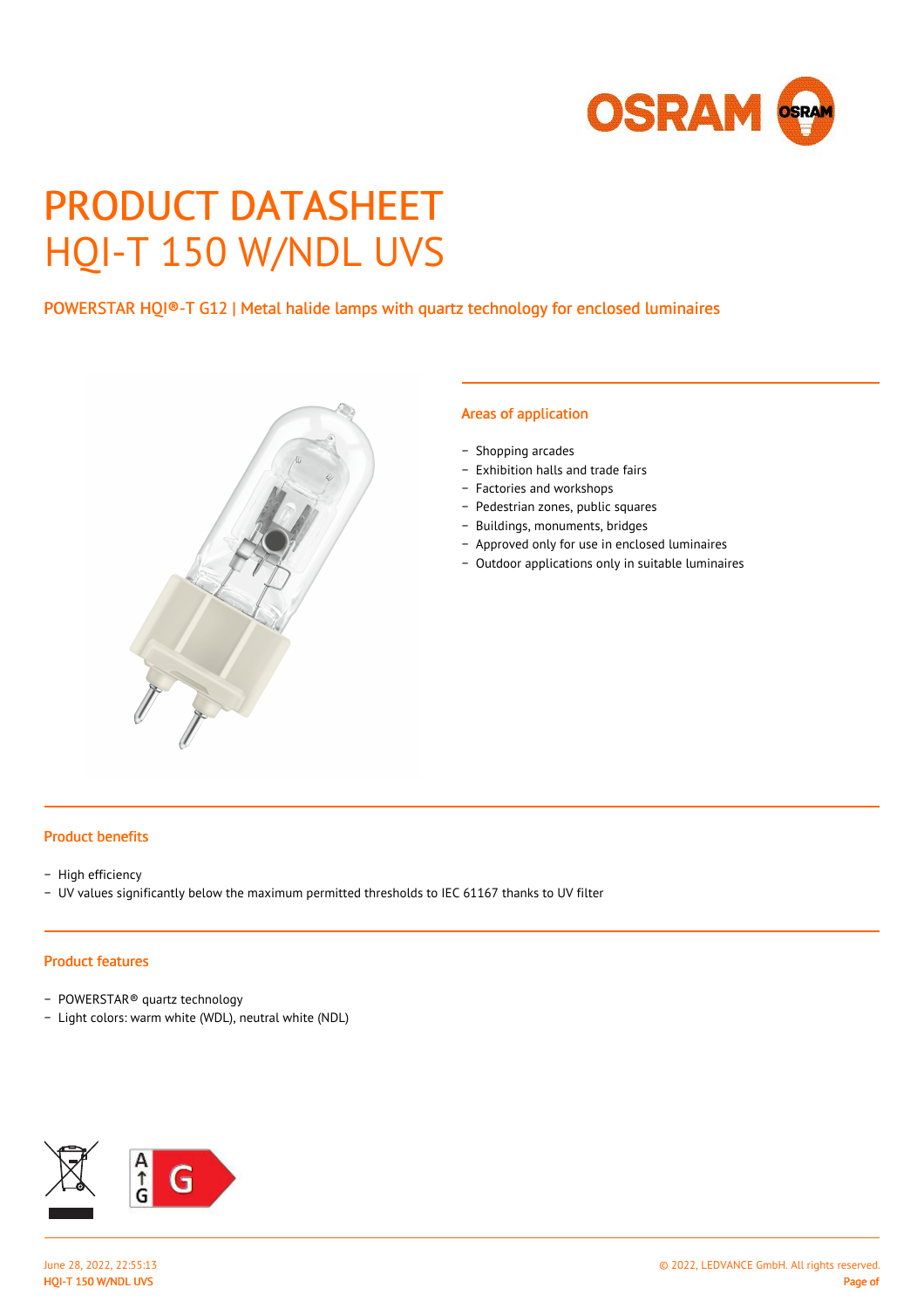#### TECHNICAL DATA

#### Electrical data

| Nominal wattage        | 150 W               |
|------------------------|---------------------|
| Construction wattage   | 151.20 W            |
| Nominal voltage        | 105 V               |
| Ignition voltage       | 3.6/5.0 kVp $^{1)}$ |
| Nominal current        | 1.8A                |
| PFC capacitor at 50 Hz | $20 \mu F$          |

## 1) Minimum / Maximum

#### Photometrical data

| Luminous flux            | 13000 lm |
|--------------------------|----------|
| Luminous efficacy        | 86 lm/W  |
| Color temperature        | 4200 K   |
| Color rendering index Ra | 85       |
| Light color              | 842      |
| Rated LLMF at 2,000 h    | 0.82     |
| Rated LLMF at 4,000 h    | 0.77     |
| Rated LLMF at 6,000 h    | 0.73     |
| Rated LLMF at 8,000 h    | 0.68     |
| UV protection            | Yes      |



# Dimensions & Weight

| Overall length            | 84.00 mm  |
|---------------------------|-----------|
| Light center length (LCL) | 56,0 mm   |
| <b>Diameter</b>           | $25.0$ mm |
| Product weight            | 30.00 g   |
|                           |           |

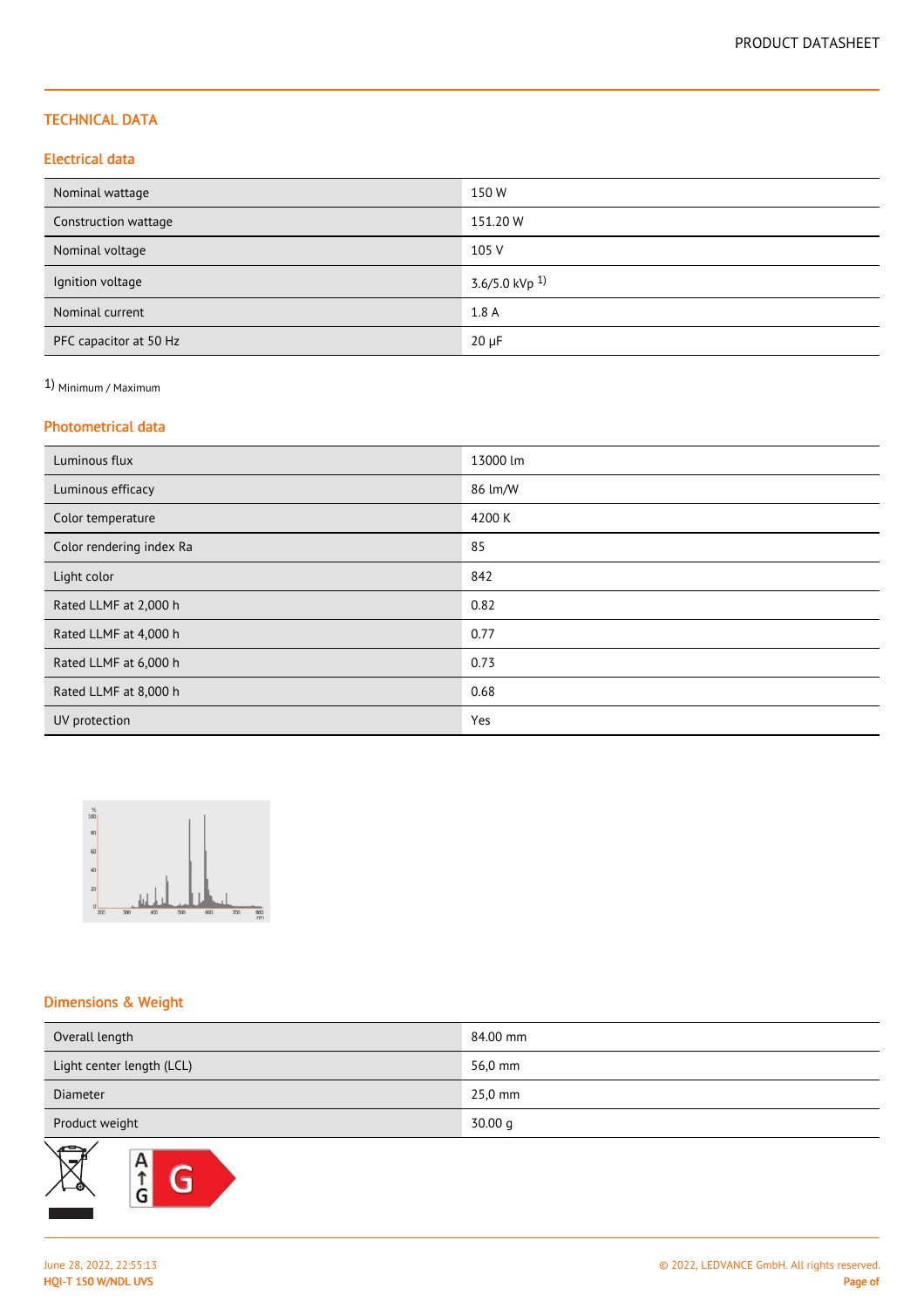#### Temperatures & operating conditions

| Maximum permitted outer bulb temperature | 550 °C |
|------------------------------------------|--------|
| Maximum permitted base edge temperature  | 280 °C |

#### Lifespan

| Lifespan                              | 9000 h |
|---------------------------------------|--------|
| Rated lamp survival factor at 2,000 h | 0.92   |
| Rated lamp survival factor at 4,000   | 0.90   |
| Rated lamp survival factor at 6,000   | 0.80   |
| Rated lamp survival factor at 8,000 h | 0.55   |
| Lifespan B50                          | 9000 h |

#### Additional product data

| Base (standard designation)<br>G12 |         |
|------------------------------------|---------|
| Mercury content                    | 30.0 mg |
| Design / version                   | Clear   |

#### **Capabilities**

| Dimmable                    | No  |
|-----------------------------|-----|
| <b>Burning position</b>     | Any |
| Enclosed luminaire required | Yes |
| Hot restart                 | No  |

## Certificates & Standards

| Energy efficiency class   |                  |
|---------------------------|------------------|
| <b>Energy consumption</b> | 152.00 kWh/1000h |

#### Country-specific categorizations

| <b>ILCOS</b>    | MT/UB-150/842-H/E/SL-G12-25/84 |
|-----------------|--------------------------------|
| Order reference | 150W/NDL                       |

### Energy labelling regulation data acc EU 2019/2015

| Lighting technology used                            | MH          |
|-----------------------------------------------------|-------------|
| Non-directional or directional                      | <b>NDLS</b> |
| Mains or non-mains                                  | <b>NMLS</b> |
| Light source cap-type (or other electric interface) | G12         |
| Connected light source (CLS)                        | No          |
| Color-tuneable light source                         | No          |

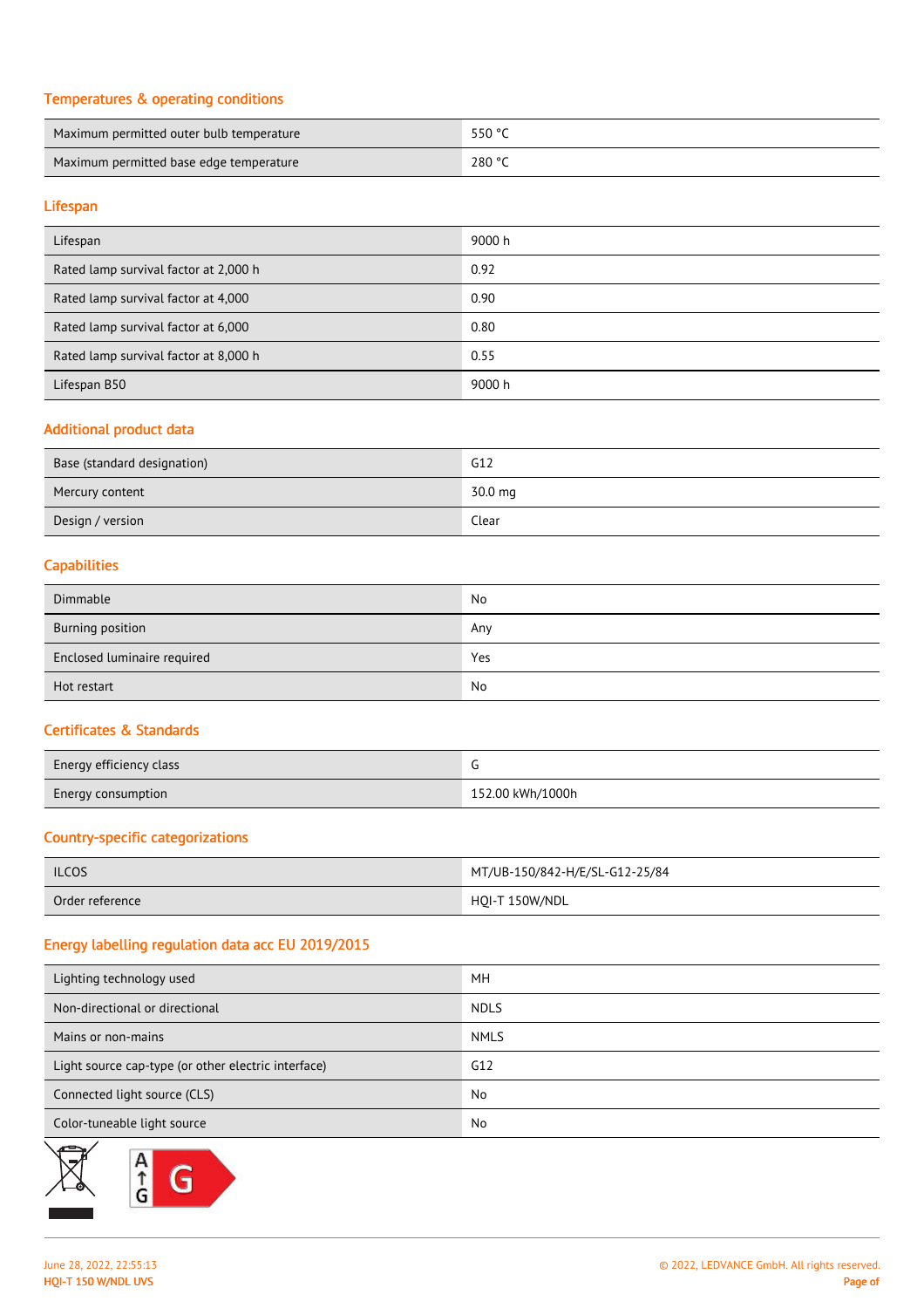| Envelope                           | SECOND       |
|------------------------------------|--------------|
| High luminance light source        | No           |
| Anti-glare shield                  | No           |
| Correlated colour temperature type | SINGLE_VALUE |
| Claim of equivalent power          | No           |
| Length                             | 84.00 mm     |
| Height                             | 25,0 mm      |
| Width                              | 25,0 mm      |
| Chromaticity coordinate x          | 0,362        |
| Chromaticity coordinate y          | 0,366        |
| Beam angle                         | SPHERE_360   |
| EPREL ID                           | 666228       |
| Model number                       | AM42357      |

#### ADDITIONAL PRODUCT INFORMATION

− Burning position: In horizontal burning position of lamp, base pins must be positioned in such a way that they form a horizontal plane.

#### DOWNLOAD DATA

|            | DOWNLOAD DATA              |
|------------|----------------------------|
| <b>PDF</b> | User instruction           |
| <b>PDF</b> | Certificates               |
| <b>PDF</b> | Certificates               |
| <b>PDF</b> | Declarations of conformity |

#### LOGISTICAL DATA

| Product code  | Packaging unit (Pieces/Unit) | Dimensions (length x width x height) | Gross weight | Volume              |
|---------------|------------------------------|--------------------------------------|--------------|---------------------|
| 4008321974365 | Folding box                  | 111 mm $\times$ 42 mm $\times$ 42 mm | 40.00 $q$    | $0.20 \text{ dm}^3$ |
| 4008321974372 | Shipping box                 | 180 mm x 127 mm x 140 mm             | 567.00 g     | $3.20 \text{ dm}^3$ |

The mentioned product code describes the smallest quantity unit which can be ordered. One shipping unit can contain one or more single products.